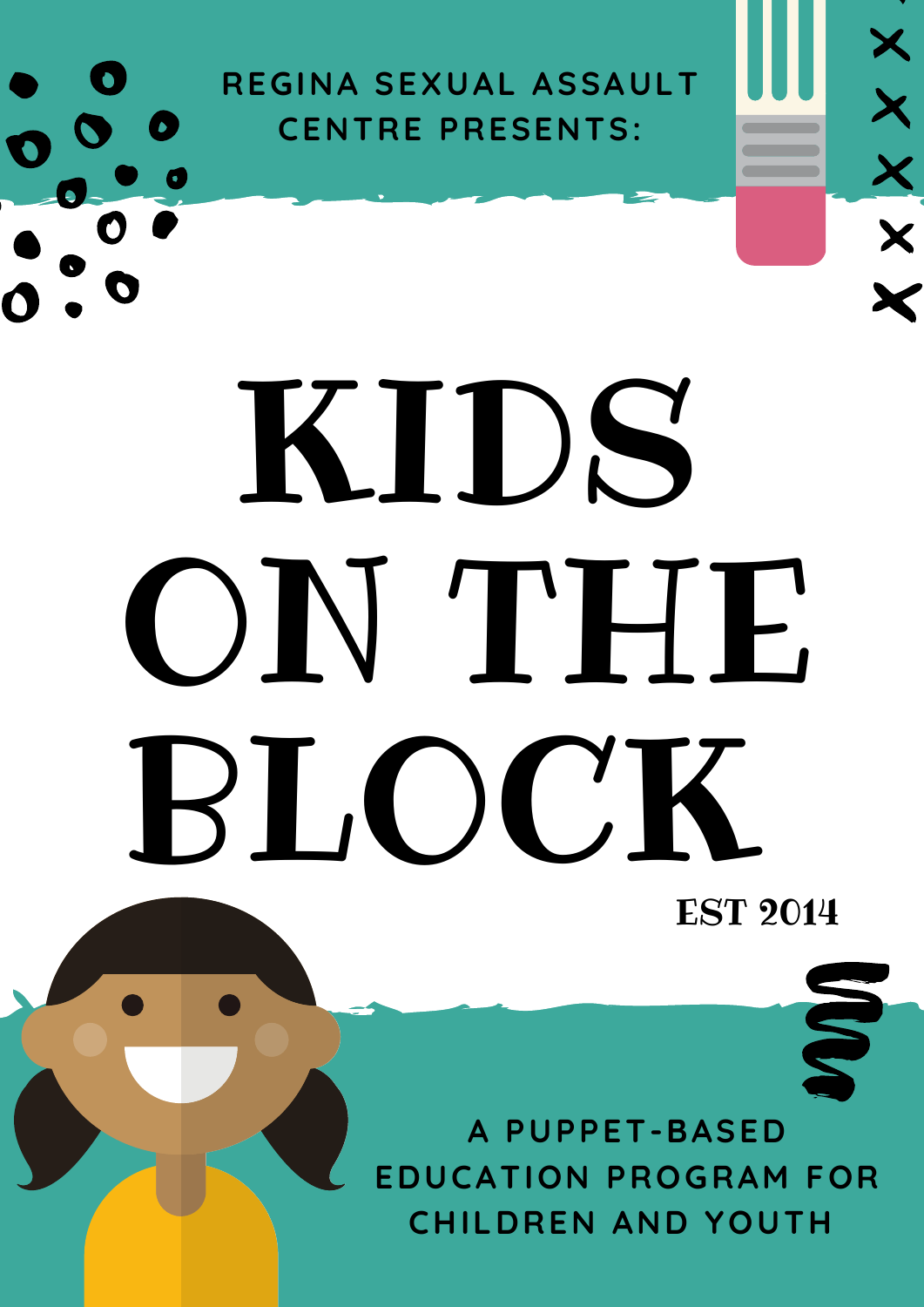# **WHAT IS KIDS ON THE BLOCK?**

**Kids on the Block is an internat ional puppet -based educat ion program that aligns wi th the elementary school level cur r iculum to assist in the learning of personal safety, bullying, and child sexual abuse while using age appropr iate language.**

**Regina Sexual Assault Centre receives funding f rom the Minist ry of Just ice, Ci ty of Regina, and communi ty Ini t iat ives Fund to implement Kids on the Block (KOTB) Program wi thin Regina.**









**Regina Sexual Assaul t Cent re (RSAC) is a non-prof i t organizat ion that connects i ts communi ty wi th local resources to overcome sexual and int imate par tner violence. Through the use of educat ion, suppor t , and advocacy, we aim to minimize the impact of sexual violence while reducing the prevalence and st igma associated wi th i t .**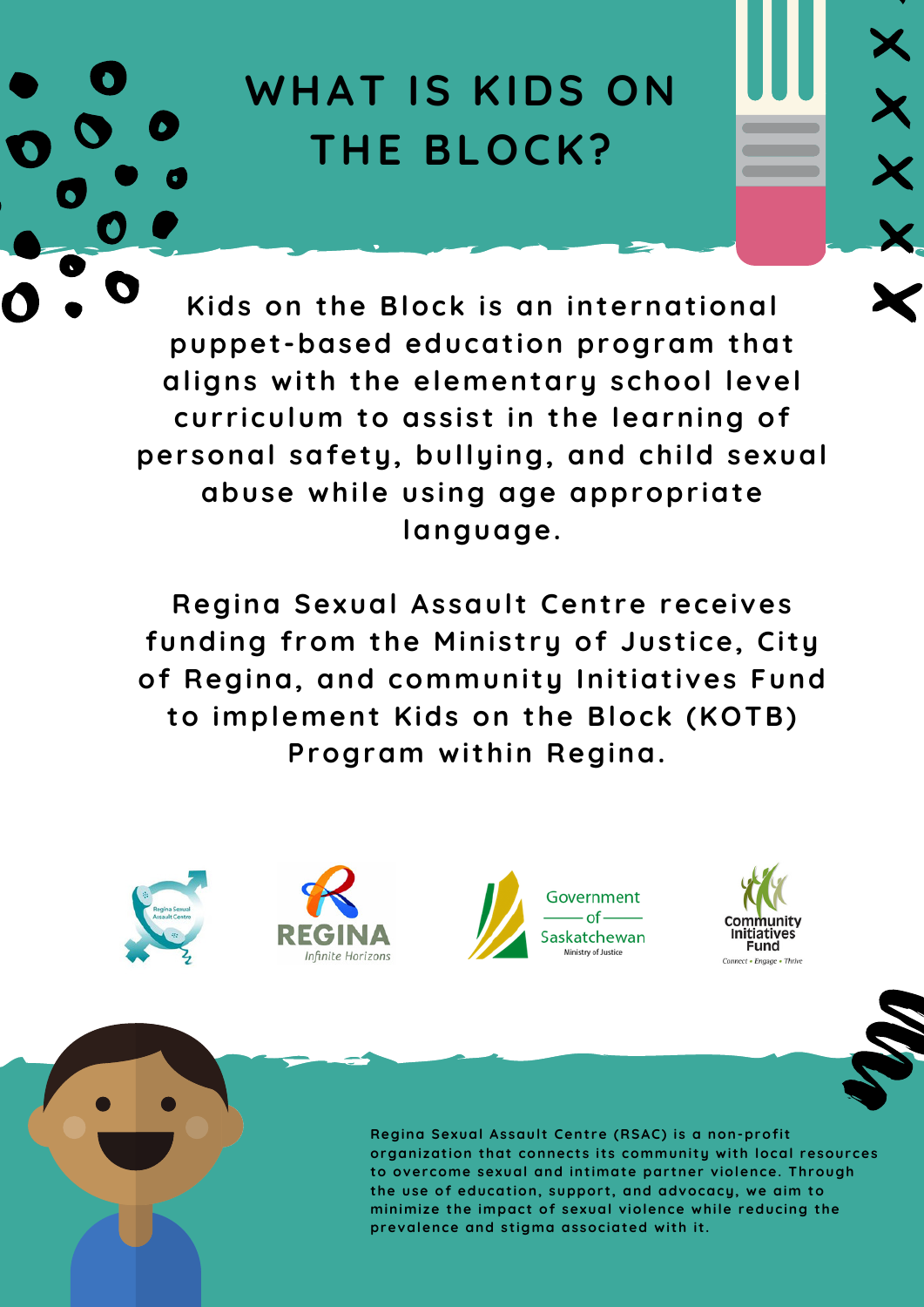

Call us: 306-522-2777

# Fax us: 306-522-5070

# Email us: kotbregina@gmail.com

# Visit our Website for more information: www.reginasexualassaultcentre.ca/kidson-the-block.html

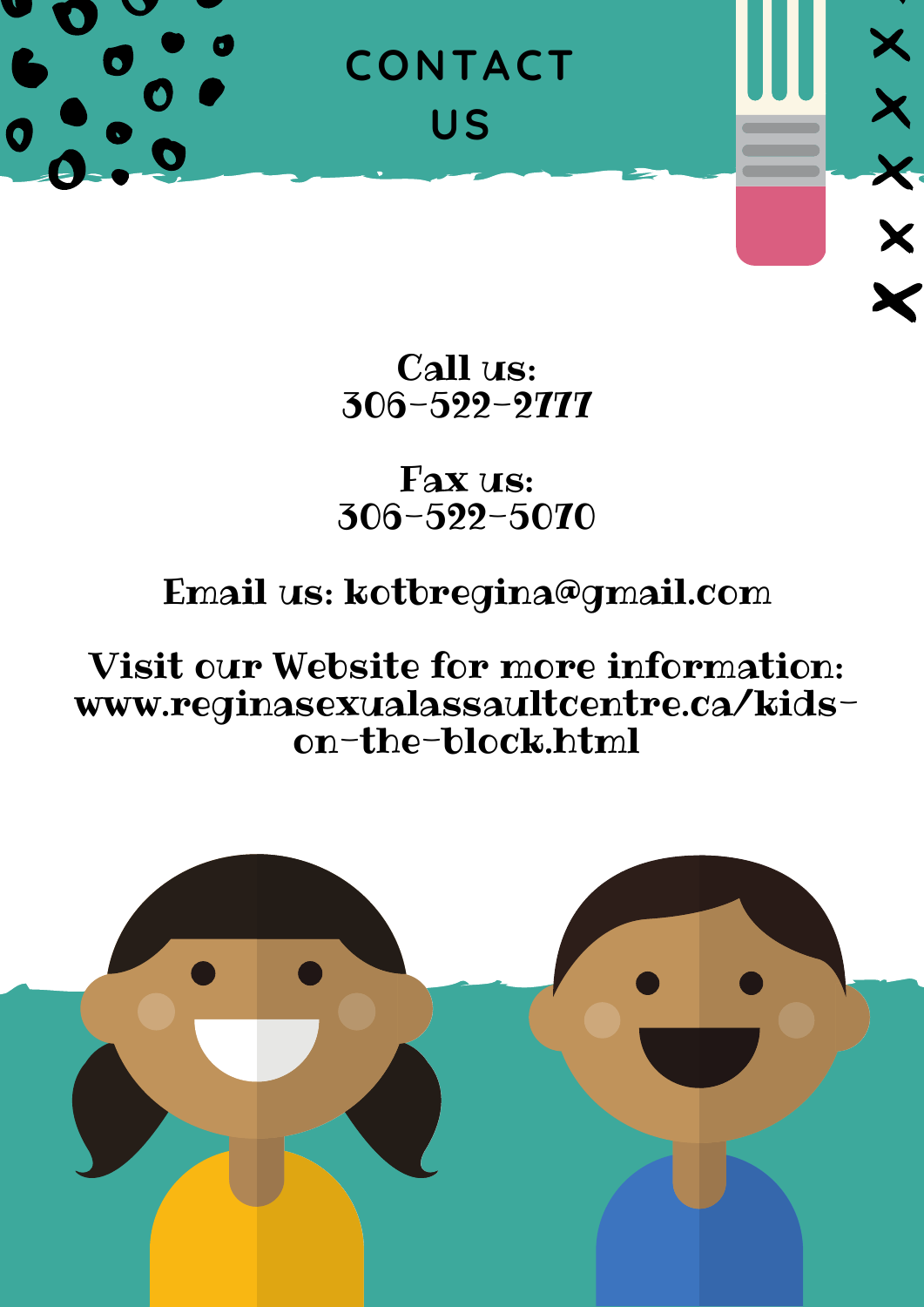# TABLE OF CONTENTS

x x x x

- **1 What You Need to Know**
- **2-3 Types of Presentat ions**
- **4-6 Why Do We Need Personal Safety and Abuse Prevention in our Schools**
- **7-9 Previous Year KOTB Stats**
- **10 Child Sex Abuse: What is i t?**
- **11 Child Sex Abuse: Signs and Symptoms**
- **12 Child Sex Abuse: Who Sexually Abuses Children?**
- **13 Child Sex Abuse: How to Identify an Of fender**

X X X X

- **14 Child Sex Abuse: Duty to Repor t**
- **15 Thank you**

n d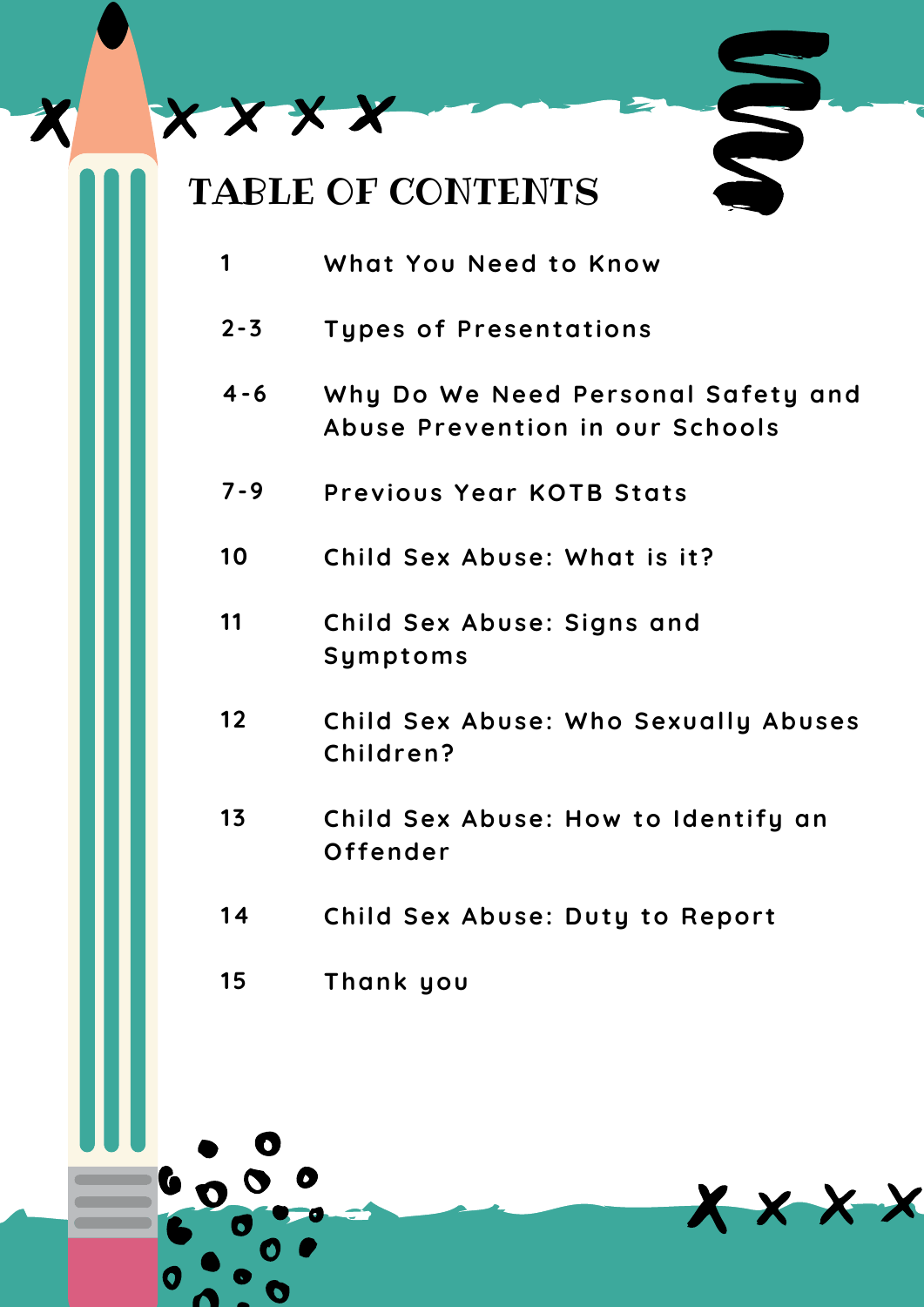**WHAT YOU NEED TO KNOW**

## WHAT TYPES OF PRESENTATIONS DO YOU DO?

**KOTB delivers three core presentat ions: Personal safety, bullying, and abuse prevent ion. In addi t ion to children presentat ions, we also provide child sexual abuse workshops for adul ts.**

## WHO IS YOUR TARGET AUDIENCE?

**Our** presentations are appropriate for grades Kindergarten to **grade six! The puppets are used more of ten in the younger age groups, but are somet imes helpful to talk about the harder more "awkward" stuf f wi th older groups.**

## HOW LONG ARE THE PRESENTATIONS?

**Each presentation is 30-60 minutes in length and includes two shor t puppet ski ts on the topic area, interact ive quest ion and answer per iods wi th puppet characters, and facili tated**  $learning$  *activities!* 

#### HOW MUCH DOES KOTB COST? **Absolutely Nothing!**

1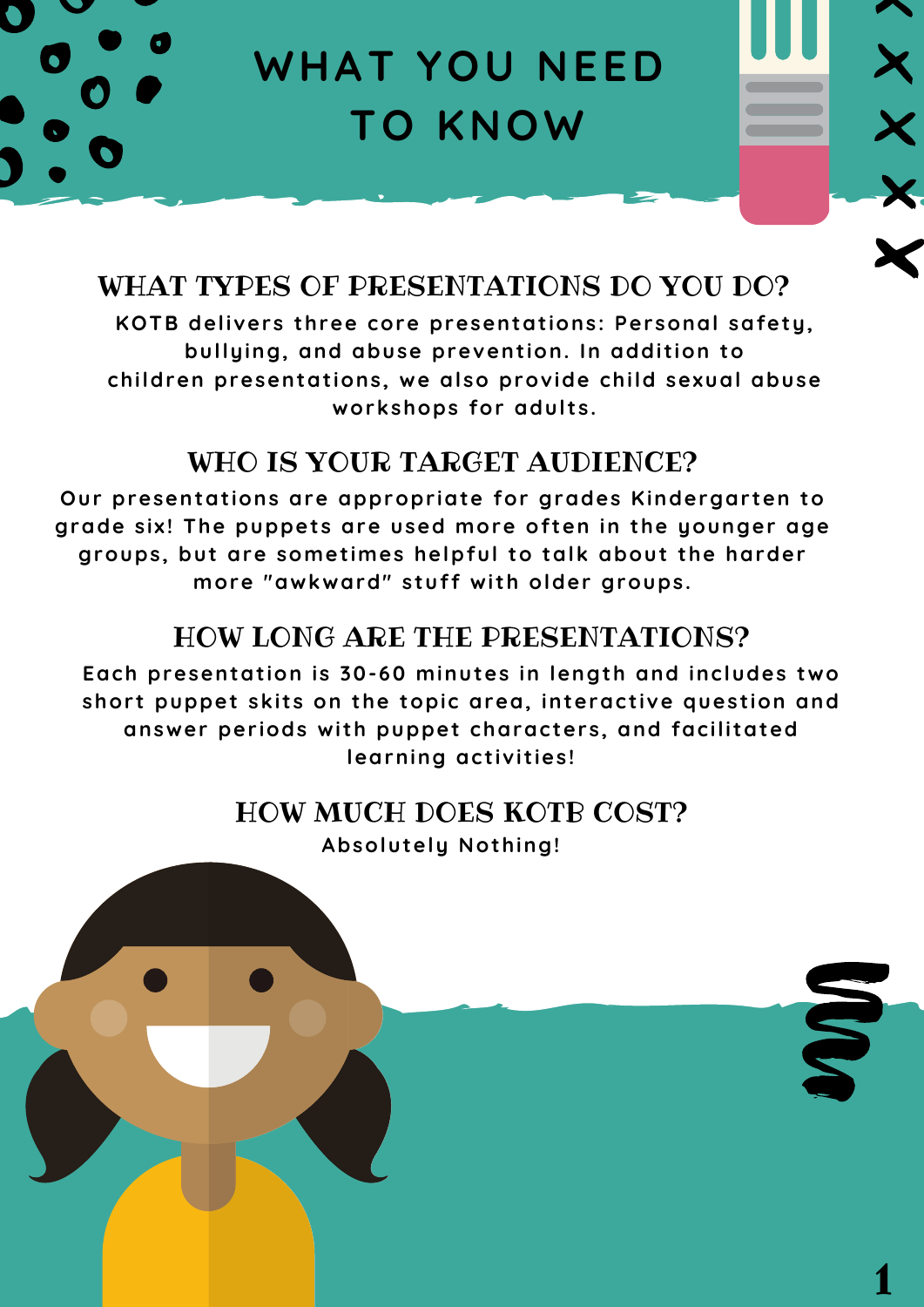# **TYPES OF PRESENTATIONS**

X X X

# PERSONAL SAFETY

kindergarten - grade 3 **Ident i fying safe/unsafe si tuat ions Develop language about safety Concept of "Say No and Go" You are in charge of your body Role play to encourage cr i t ical thinking and response to safety scenar ios identifying Instincts and feelings identifying safe adults and strangers** 

# BULLYING

Grade  $3 -$  Grade  $5/6$ **Impacts of bullying What i t means to be a good f r iend Tattling versus reporting Suppor t ing the safety of others Helpful/positive behaviour Sel f -concept Emot ions Healthy relationships Individual di f ferences/diversi ty Cyberbullying The impacts of social media**

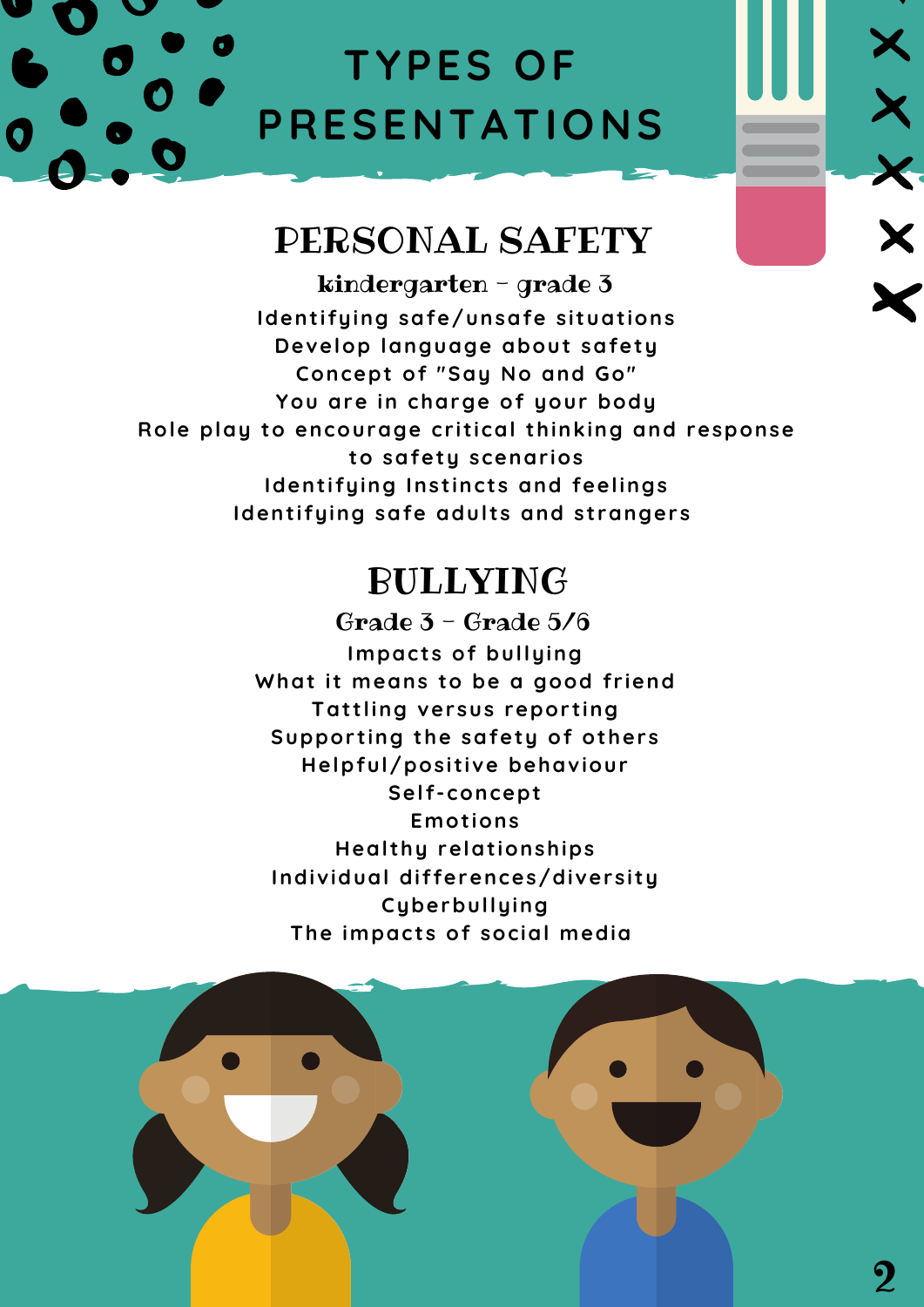# **TYPES OF PRESENTATIONS**

X

X

X

## ABUSE PREVENTION

Grade 3 - Grade 6 **What is child abuse Di f ferent forms of abuse Never** their fault **Safe** *adults* **Good secret versus bad secret The impor tance of telling Suppor t ing the safety of others Social systems and suppor ts**

# ABUSE PREVENTION

#### Adults in Leader Positions **What is child abuse Di f ferent forms of abuse Never their fault Safe** *adults* **Good secret versus bad secret The impor tance of telling Suppor t ing the safety of others Social systems and suppor ts**

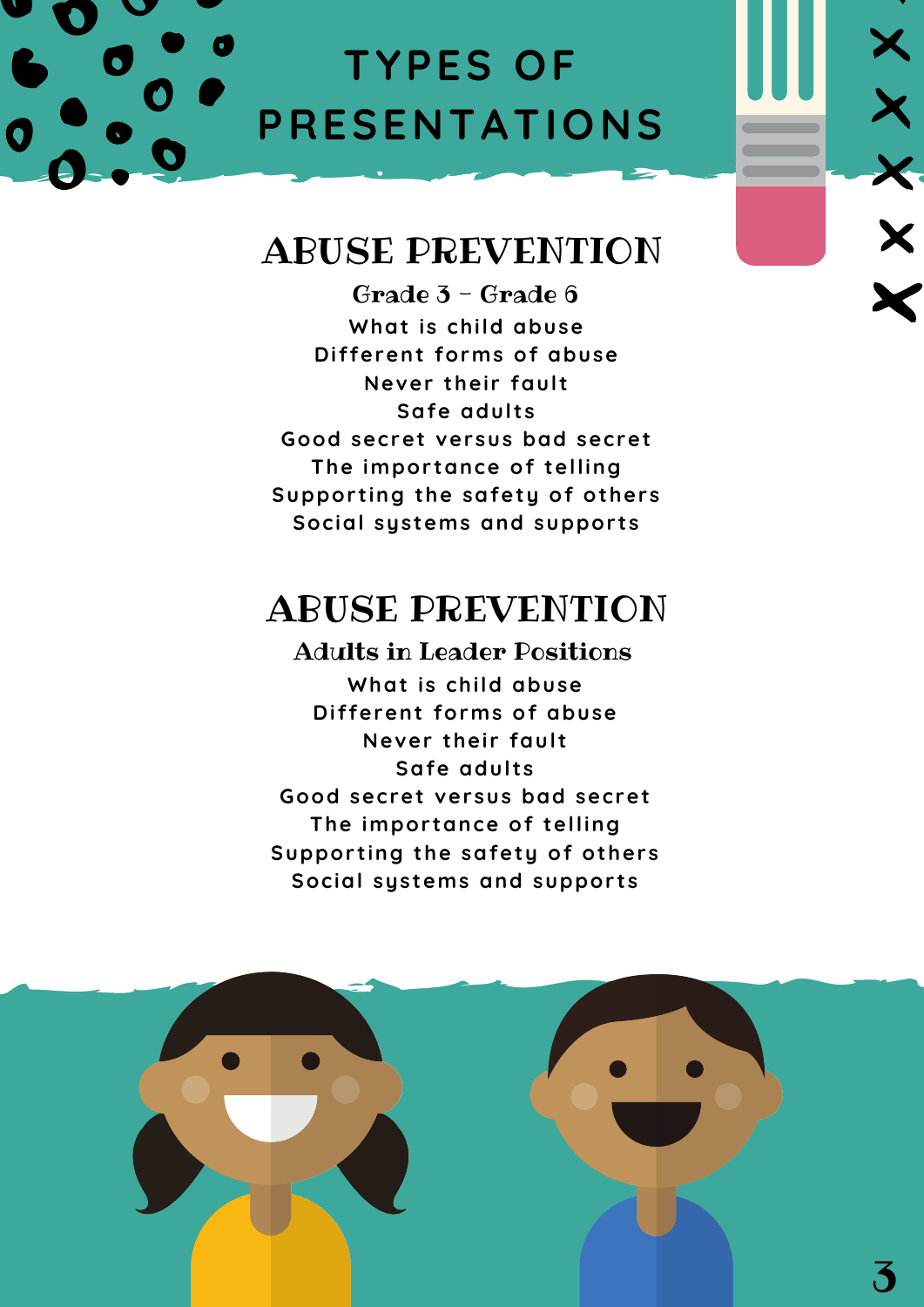## WHY DO WE NEED PERSONAL SAFETY AND ABUSE PREVENTION IN OUR SCHOOLS?

**Saskatchewan cont inues to have one of the highest rates of violence against children. Kids on the Block (KOTB) at tempts to reduce and prevent harm to children through an organized approach to educat ion. We provide our audiences wi th youth f r iendly language, allowing par t icipat ion in open dialogue about these issues. Our presentat ions aims to create relevant , realist ic scenar ios for youth to relate to and learn f rom. r Facili tated learning is encouraged by interact ive quest ion/answer per iods, puppet ski ts on the topic, classroom act ivi t ies, and follow-up suppor t mater ials for leaders. Our presentat ions are aligned to suppor t the Saskatchewan Minist ry of Educat ion cur r iculum. Our main goals are educat ion, awareness, and prevent ion.**

# STATISTICS CANADA (2017)



x x x x

**F EMAL ES**

**will experience sexual assault by age 18.**



**MAL ES**

**will experience sexual assault by age 18.**



**H OMES**

**experience domestic violence.** **OF KIDS** 

**and youth are experiencing physical abuse.**

X X X X

4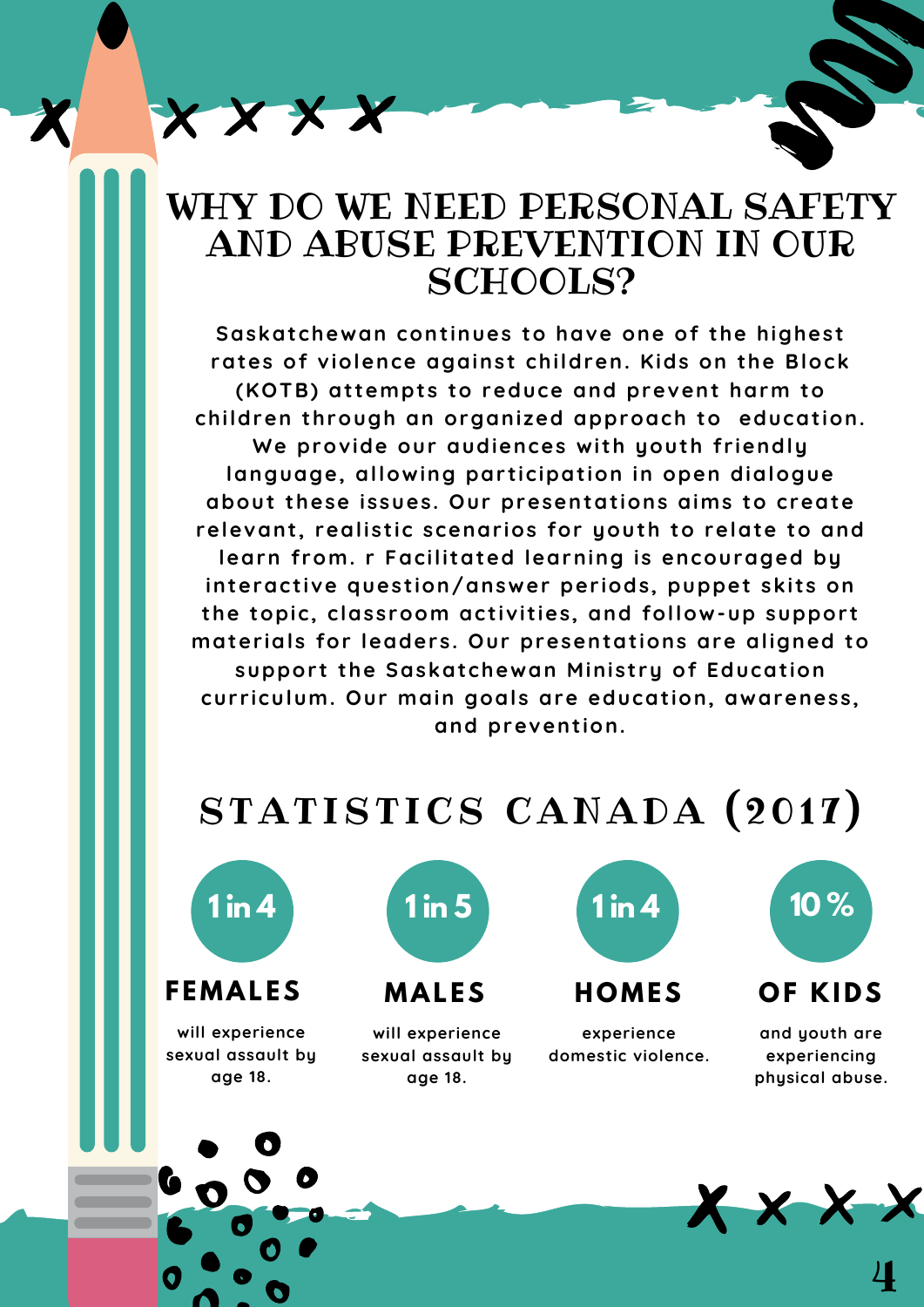## WHY DO WE NEED PERSONAL SAFETY AND ABUSE PREVENTION IN OUR SCHOOLS?

x x x x

 $N$ **o** matter what school they teach at, educators will **come into contact wi th students who are exper iencing abuse, bullying or neglect .**

**A teacher may be the only safe adul t they come into regular contact wi th, hence the impor tance of implementing education for all individuals in the classroom set t ing.**

**"Just as we teach kids about f i re safety, and school lockdowns, we need to educate children about personal safety to prepare them, not scare them. Stat ist ically, a child is much more likely to exper ience some form of abuse than a school f i re or lock down. " -Windsor KOTB**

**Saskatchewan cur rent ly has one of the highest child sexual abuse rates in Canada. These rates will not decrease wi thout an appropr iate, organized approach to educat ion, par t icular ly at the elementary level.**

**Research shows that ear ly intervent ion can signi f icant ly improve the long- term outcomes for individuals who have exper ienced abuse.**

5

X X X X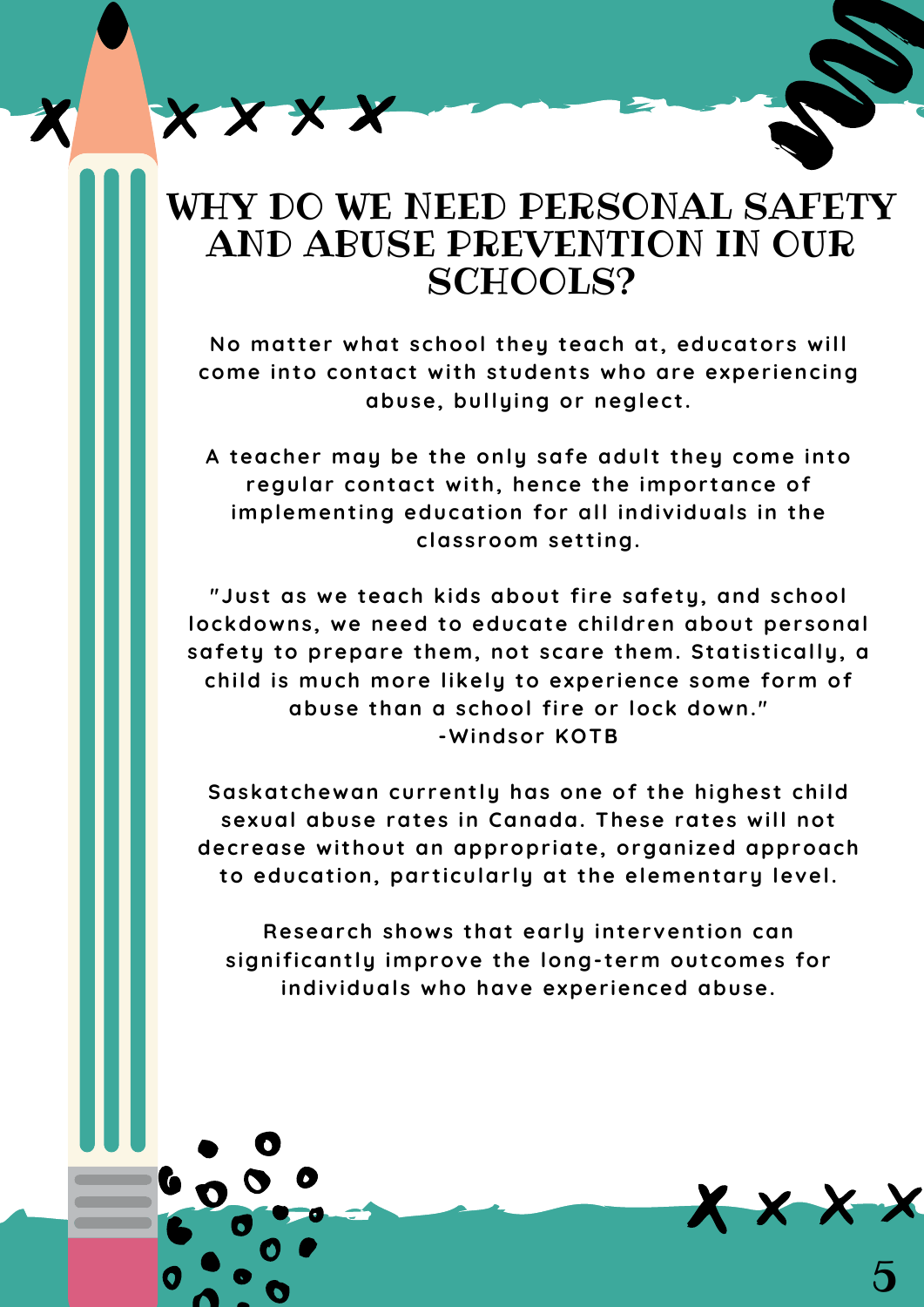## WHY DO WE NEED PERSONAL SAFETY AND ABUSE PREVENTION IN OUR SCHOOLS?

x x x x

**In order to break cycles of abuse and violence, i t is vi tally important that children receive education and skill building in order to protect themselves and get help.**

**Open** communication is so important. Adults avoid discussing **these issues because they are uncomfor table and children are sensi t ive to this.**

**This silence allows for the cont inued abuse of children because abusers rely on children not telling. Children who tell, and are believed, have much heal thier outcomes, which benef i ts not only them, but our communi ty as a whole.**

**Puppets help! Fi rst and foremost , children love puppets! Having the puppet kids share thei r personal exper iences** permit the children to learn about difficult topics in a non**threatening, age-appropr iate manner . They demonst rate impor tant messages in engaging and of ten fun ways that increase children's attention and learning.** 

**The puppets encourage quest ion and suggest ions, which creates a safe space for children to explore thei r thoughts.**

**I t is adul t 's fear of sexual violence against children that ul t imately put them at r isk. By avoiding these types of conversat ions, i t will not keep them safe. Educat ion does not have to be explici t , but simply, your body is your proper ty and i f someone is touching you, you need to tell someone until you are listened to.** 

6

 $\boldsymbol{\mathsf{X}} \times \boldsymbol{\mathsf{X}}$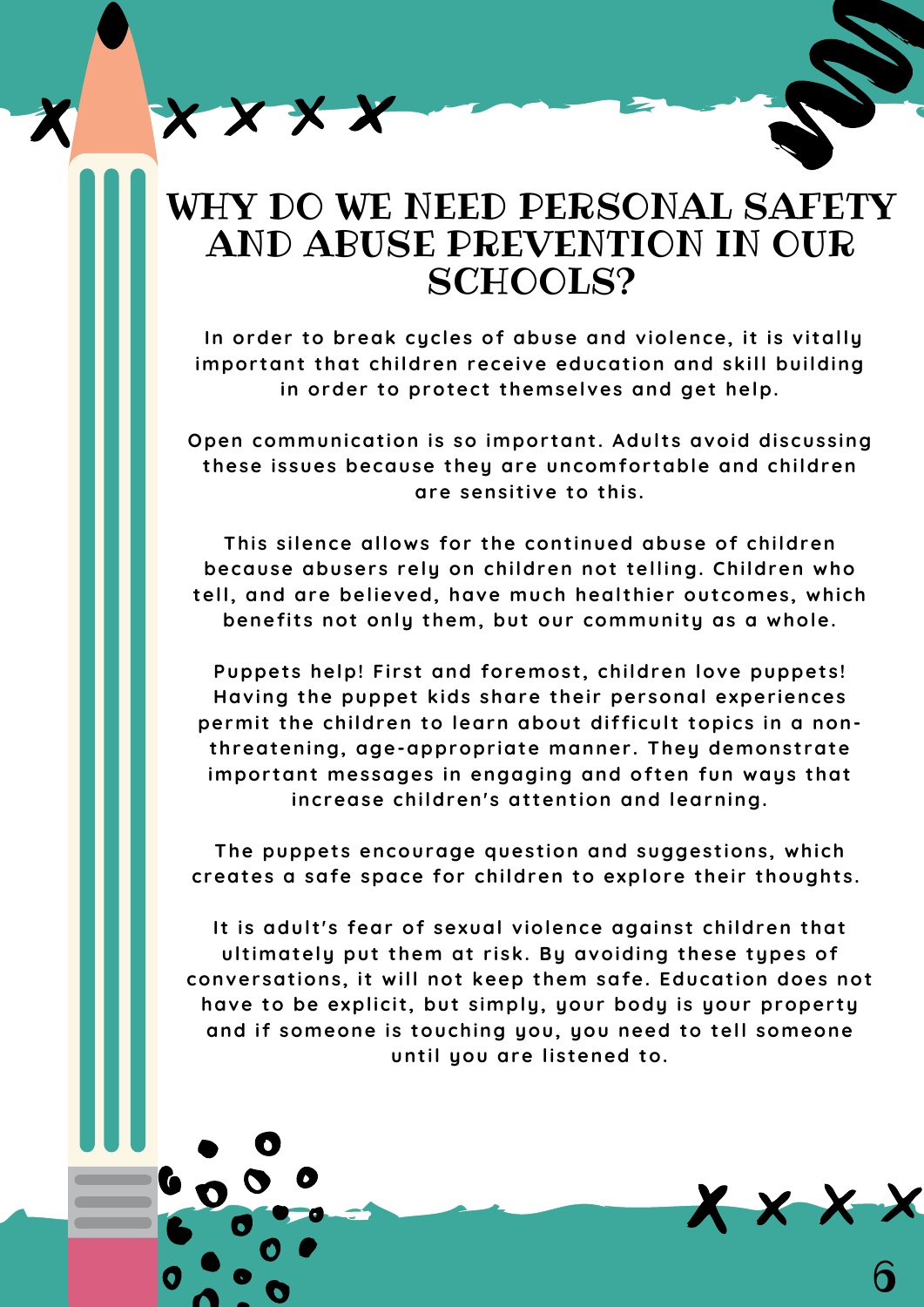# **PREVIOUS YEAR KOTB STATS**

2017/2018

participating schools/ community-based organizations

George Lee

Davin

George Ferguson

0

Seven Stones Community School

Transition House

St. Michaels

Wilfred Hunt

W.F. Ready

Grant Road

Regina Housing Authority

Ruth Pawson

Thompson School

Marion McVeety

Deshaye

YWCA

St. Jerome

Early Learning Centre

St. Mary

McDermid

Arcola

Ethel Milliken

Albert School

St. Peter

Regina Friendship Centre

x x x x

Four Directions Health

Kitchener School

St. Gregory

Walker Elementary

St. Joan of Arc

Gladys McDonald

MacNeill

Lakeview

YWCA - Children Exposed to Violence

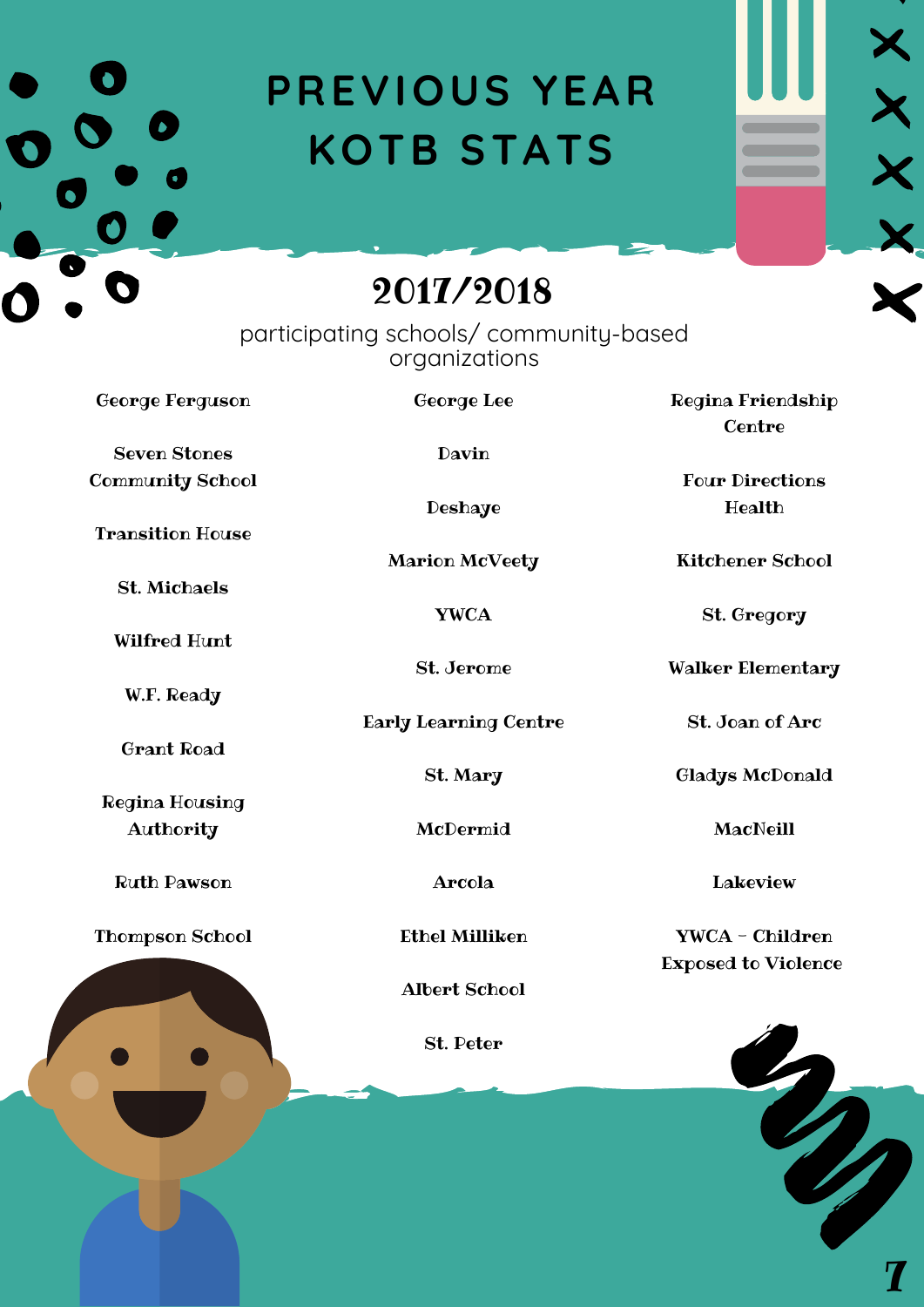

# 2017/2018

Reflecting on the last year, KOTB Regina saw a steady growth. In total, we provided 67 bullying presentations, 69 safety presentations, and 25 abuse prevention presentations thus providing 4007 children and 383 adults with education.

Over the years, KOTB has experienced progressive growth.

Overwhelmingly, Teachers have reported back that KOTB was:

- appropriately geared to the children's level - enjoyable and interesting - properly introduced and explained topics - able to meet learning outcomes - increased awareness about safe behaviours, unsafe behaviours, unsafe situations, safe adults and safety strategies

8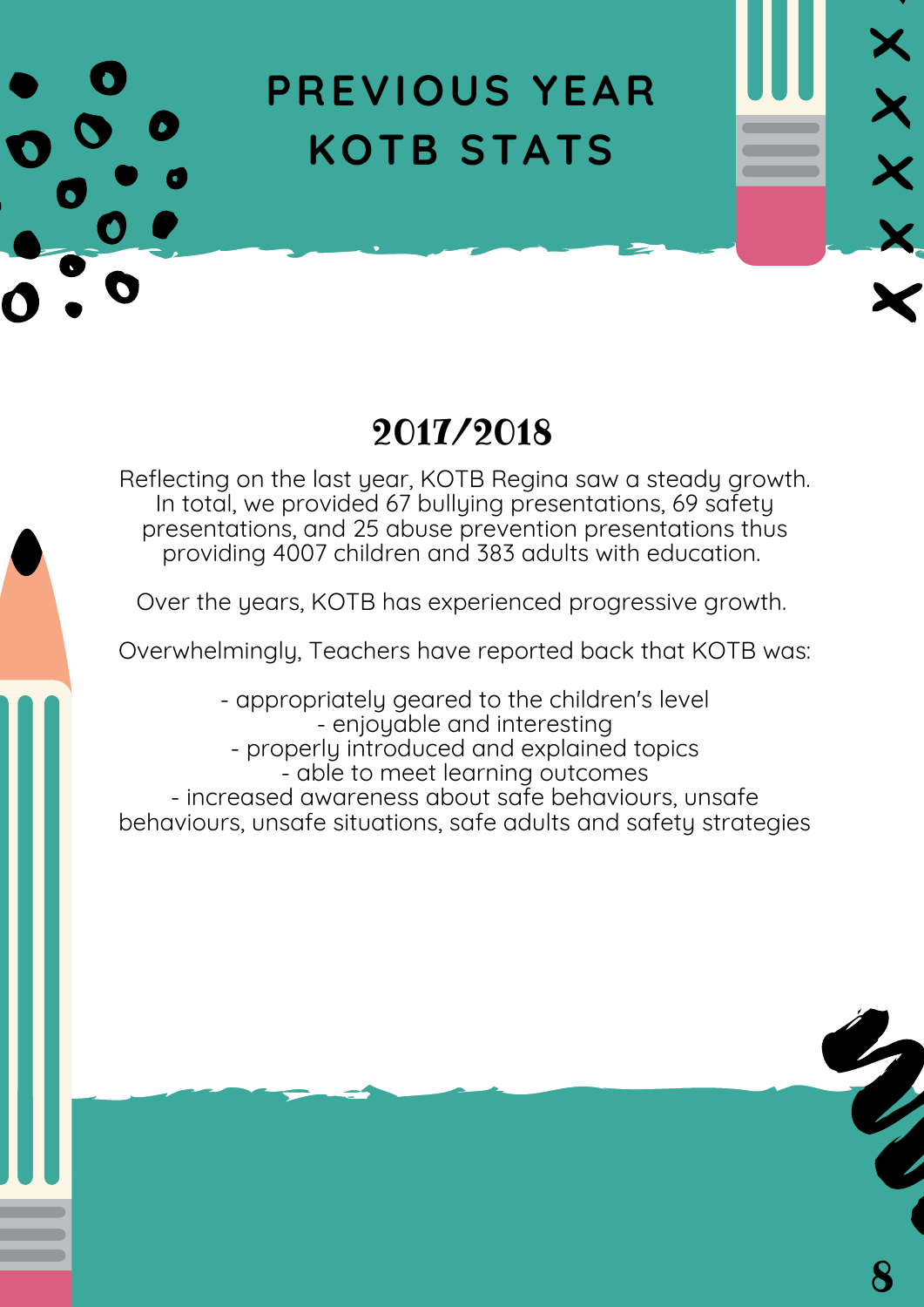# **PREVIOUS YEAR KOTB STATS**

 $\times$ 

# KIND WORDS FROM OUR AUDIENCES

**"The students loved this presentat ion! They are engaged and the puppets are wonder ful. The informat ion is relevant and presented in a way that is interest ing and holds the students' at tent ion. I t was also sui table for a mul t i-abili ty classroom and students wi th intensive needs and suppor ts were also able to par t icipate and learn. "**

**"Thanks for present ing to my class last week. They were all so engaged. What a great suppor t for my heal th cur r iculum! There was even a group of grade 2 students talking about i t on the way to the bus. I t was really cute, but also nice to see that the message was power ful enough to inspi re conversat ion and thought . "**

**"The kids really enjoyed the presentat ion and fel t i t was a great way to teach students about these issues. They enjoyed the ser iousness mixed wi th the humour . "**

**" I t is a message that need repeat ing. "**

**"Speakers engaged the kids. Let them know there are safe adul ts to take to, i t 's okay to tell, parents can get help and not go to jail. "**

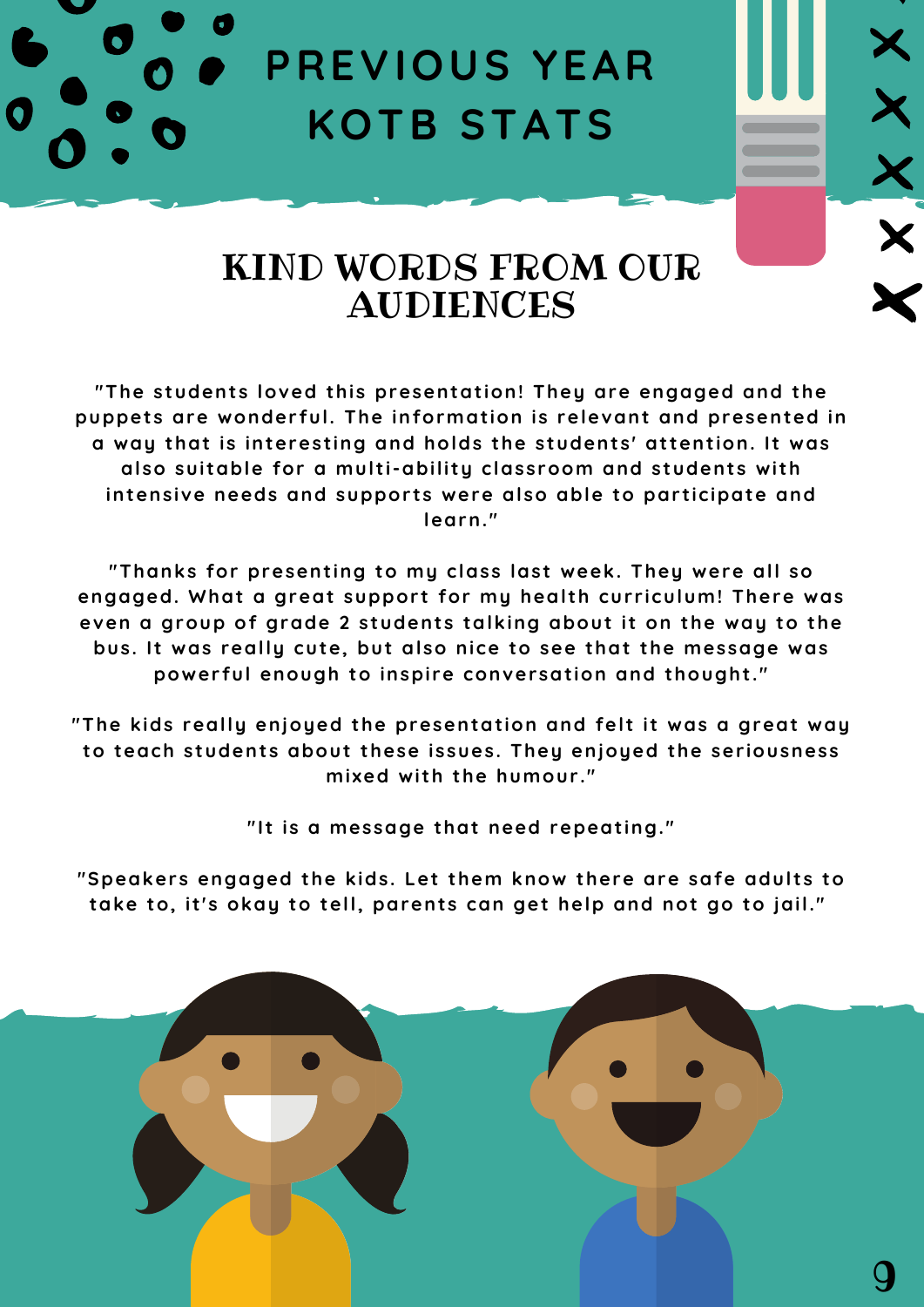## WHAT YOU NEED TO KNOW TO PROTECT YOUR CHILDREN

#### What is Child Sexual Abuse?

**Non-Contact Sexual Abuse Exposing a child to sexually explici t mater ial Lur ing a child online for sexual purposes Invi t ing a child to sexual touching online and/or of f line Voyeur ism "Peeping Tom" Child Pornography Asking sexually int rusive quest ions or making sexually explici t comments Encouraging or forcing a child to masturbate or watch others masturbate Exposing a child to sexually explici t acts Flashing or exposing geni tals to a child**

**Contact Sexual Abuse Touching or fondling a child's geni tal area Touching or fondling a child's breasts Encouraging or forcing a child to touch another 's geni tal area Oral sex wi th a child Vaginal or anal intercourse wi th a child Vaginal or anal penet rat ion of a child wi th object or f inger**

**-Child Sexual Abuse: I t Is Your Business [PDF] . (2014).**

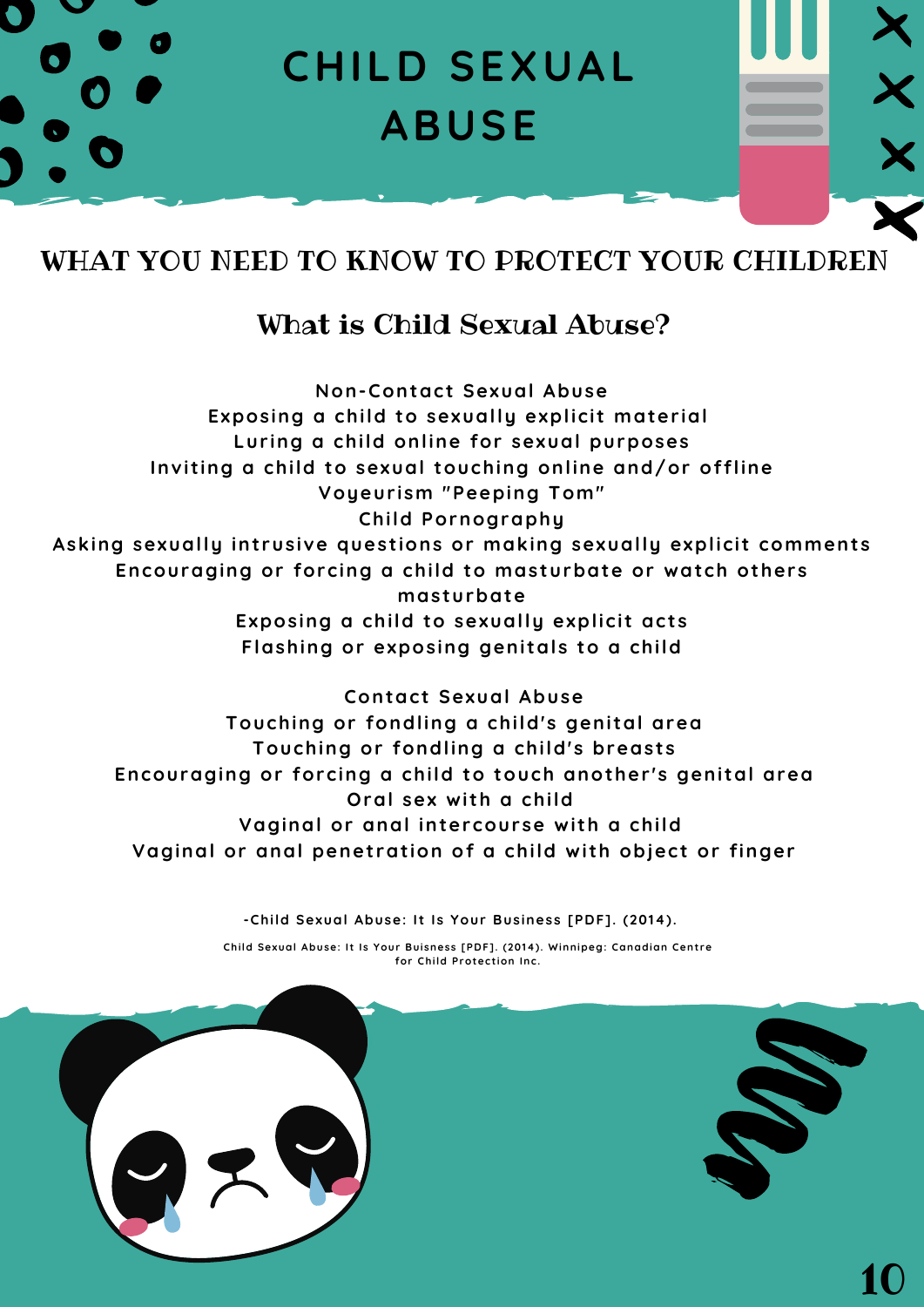

## WHAT YOU NEED TO KNOW TO PROTECT YOUR CHILDREN

#### Signs and Symptoms in Children

**Children may not have the language to be able to disclose to you thei r si tuat ion. Therefore, i t is impor tant to be able to understand and recognize the behavioural signs.**

> **Advanced Sexual Knowledge**

**Excessively Seeks Time with a Particular Adult**

**Sexualized Behaviour**

**Withdrawn/Depressed**

**Decline in School Performance**

**Lacks Physical Boundaries and is Inappropriately Clingy/Touchy with Adults**

**Aggressive**

**Self-Destructive**

**Physical Symptoms**

**Disrupted Sleep Patterns**

**Distressed Around a Particular Adult**

**-Child Sexual Abuse: I t Is Your Business [PDF] . (2014).**

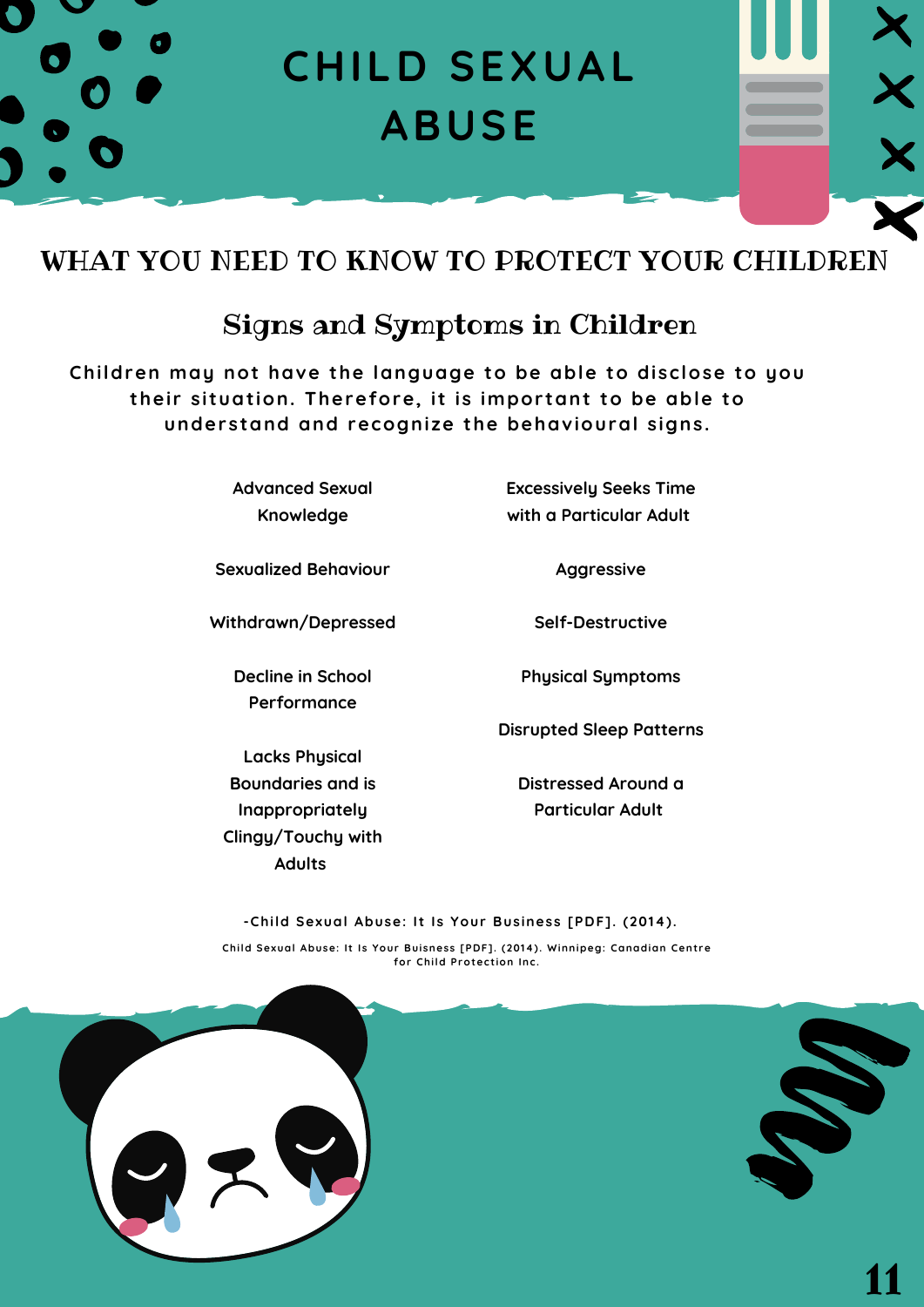## WHAT YOU NEED TO KNOW TO PROTECT YOUR CHILDREN

## Who Sexually Abuses Children?

**Child Sex Of fenders can be any: Cul ture Race Religion Sex Social Posi t ion**

**"Of fenders come f rom all Walks of li fe and cannot be picked out or ident i f ied by appearance. " Thus, i t is impor tant to be able to recognize concerning behaviour towards a child.**

**-Child Sexual Abuse: I t Is Your Business [PDF] . (2014).**

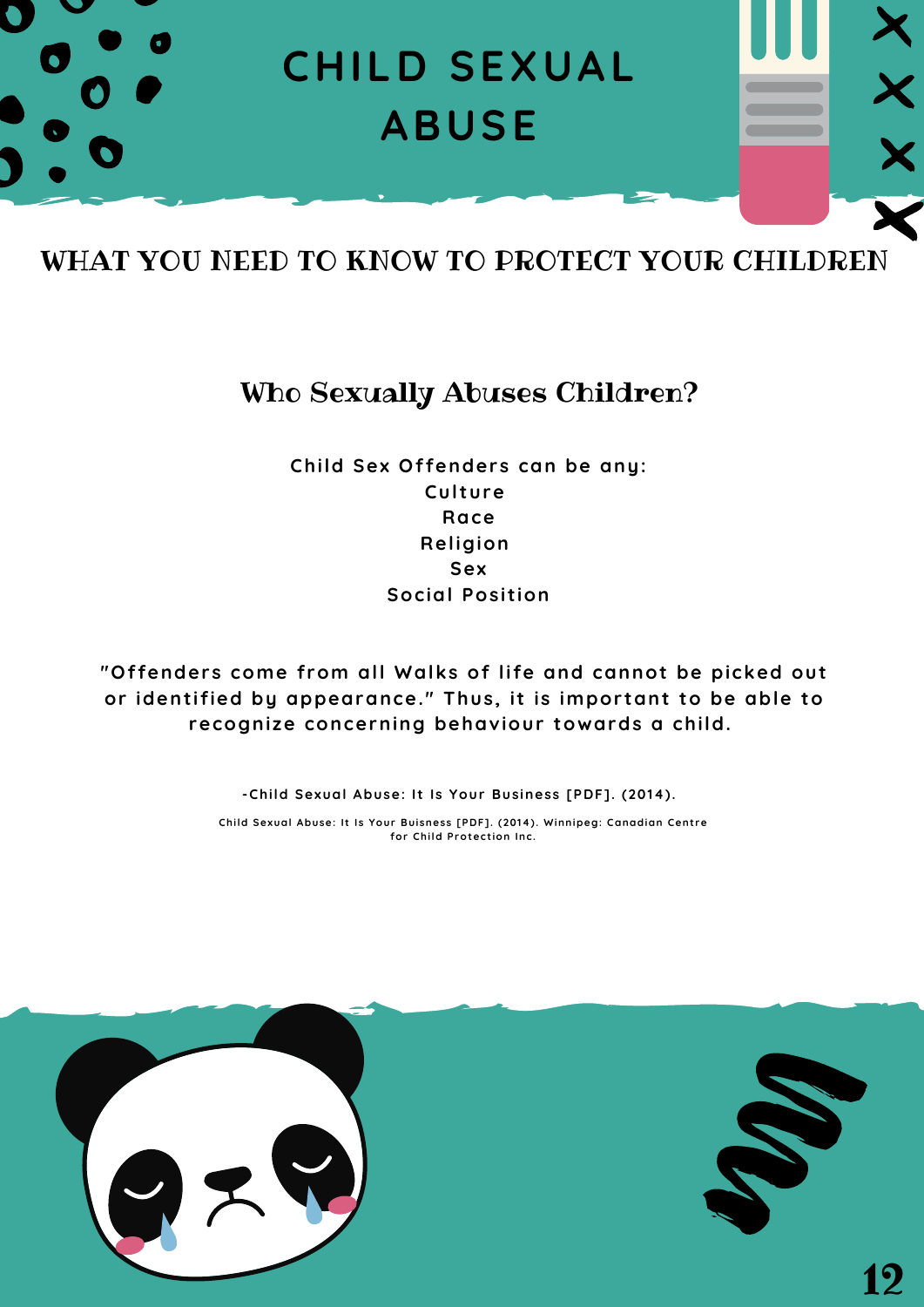## WHAT YOU NEED TO KNOW TO PROTECT YOUR CHILDREN

#### How Can We Identify an Offender?

**Grooming: Is a tact ic used by of fenders to build t rust wi th a child, and normalize sexual behaviour . Grooming is usually the ini t ial process in child sexual abuse.**

**Examples of grooming may be: -excessively washing a child -purposely walking in on a child changing -purposely walking in on a child using the rest room -asking a child to watch an adul t use the rest room - t ickling and accidentally touching geni talia -act ivi t ies that include removing clothing (swimming, wrest ling, etc.) -playing games that include touching geni talia - telling sexual jokes to a child or in the presence of a child - teasing a child about breast/geni talia development - taking pictures in underwear , bathing sui ts, dance uni forms, etc.**

**The purpose of grooming is to manipulate the child into becoming a cooperat ing par t icipant in the abuse, as well as manipulat ing the percept ions of other adul ts around the child. This reduces the likelihood of the child recognizing the behaviour as abuse and disclosing, as well as reducing the likelihood of being caught .**

**-Child Sexual Abuse: I t Is Your Business [PDF] . (2014).**

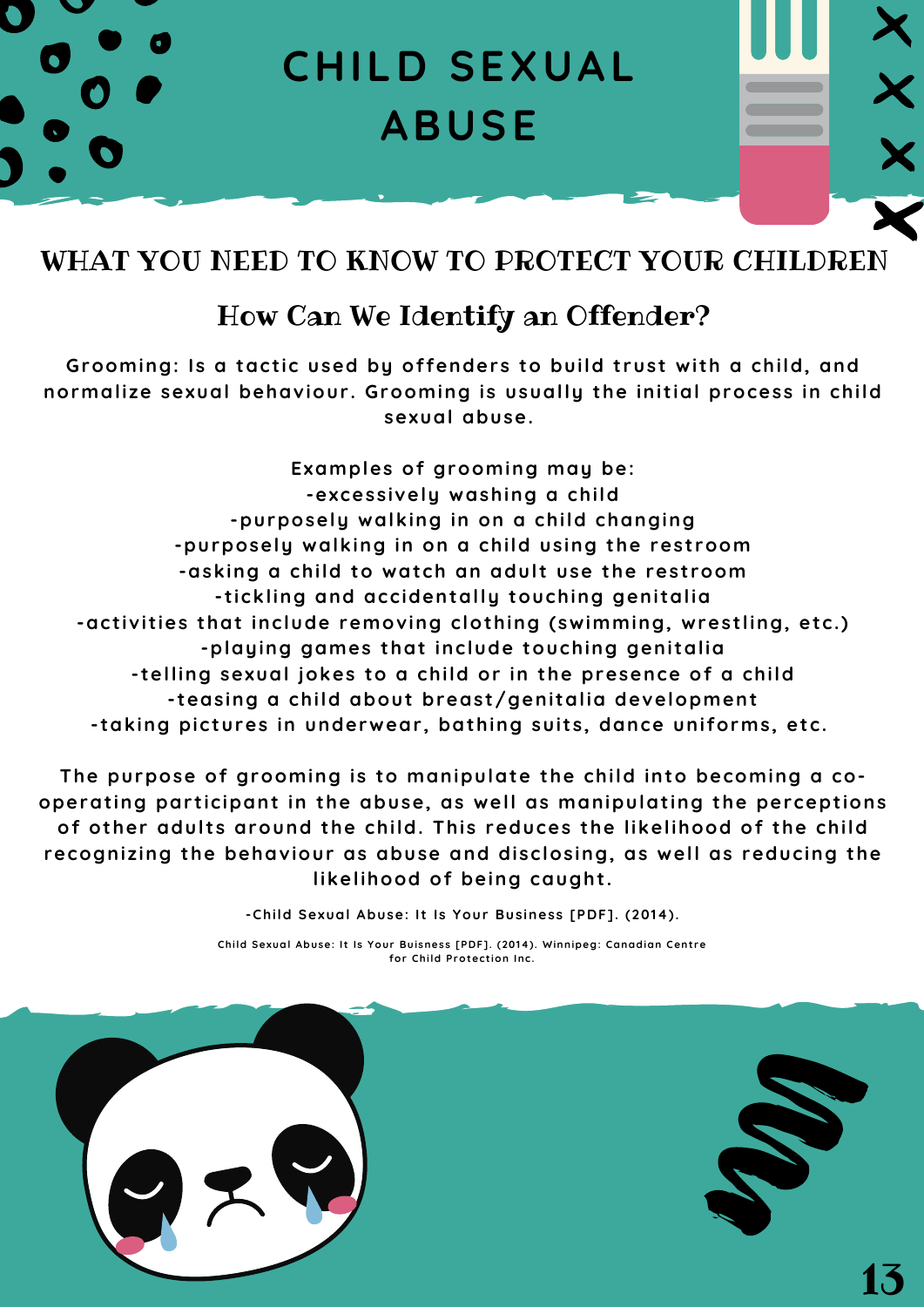## WHAT YOU NEED TO KNOW TO PROTECT YOUR CHILDREN

## Duty to Report

**You are obligated to repor t any incident of abuse, or any suspicion of abuse. I t is not your responsibili ty to ask quest ions or " invest igate" whether the abuse actually occur red. You only need to have a suspicion that something may have happened, or will happen. A child can be harmed physically, sexually, or mentally/emot ionally, as well as suf fer f rom neglect (a lack of basic necessi t ies for li fe).**

**I f you are the one suspect ing abuse, or have received disclosure f rom a child, you have to be the one to repor t i t .**

**Failure to repor t or reluctance to share impor tant informat ion can cont r ibute to cont inued abuse or even death of a child. Failure to repor t may also lead to professional or legal consequences.**

## What to Report

**- your name, telephone number , and relat ionship to the child ( this**  $i$  **information** remains confidential, and may be provided anonymously; unless **your test imony is requi red in a cour t proceeding) -your immediate concerns about the child's safety - the child's locat ion**

**- the child's name**

**- the child's age and sex**

 $i$ -information about the situation, observations, of disclosures made to you **-informat ion about the family, care givers and alleged of fender -other children who may be at r isk because of the si tuat ion**

> **Saskatchewan Child Abuse Protocol 2017. (2017). Ret r ieved 2018, f rom ht tp://publicat ions.gov.sk.ca/documents/17/18812-Saskatchewan-Child-Abuse-Protocol-2017.pdf**



## Who to Call

**Ministry of Social Services Child Protection Lines:**

**Regina 1-844-787-3760**

**or your local Police.**